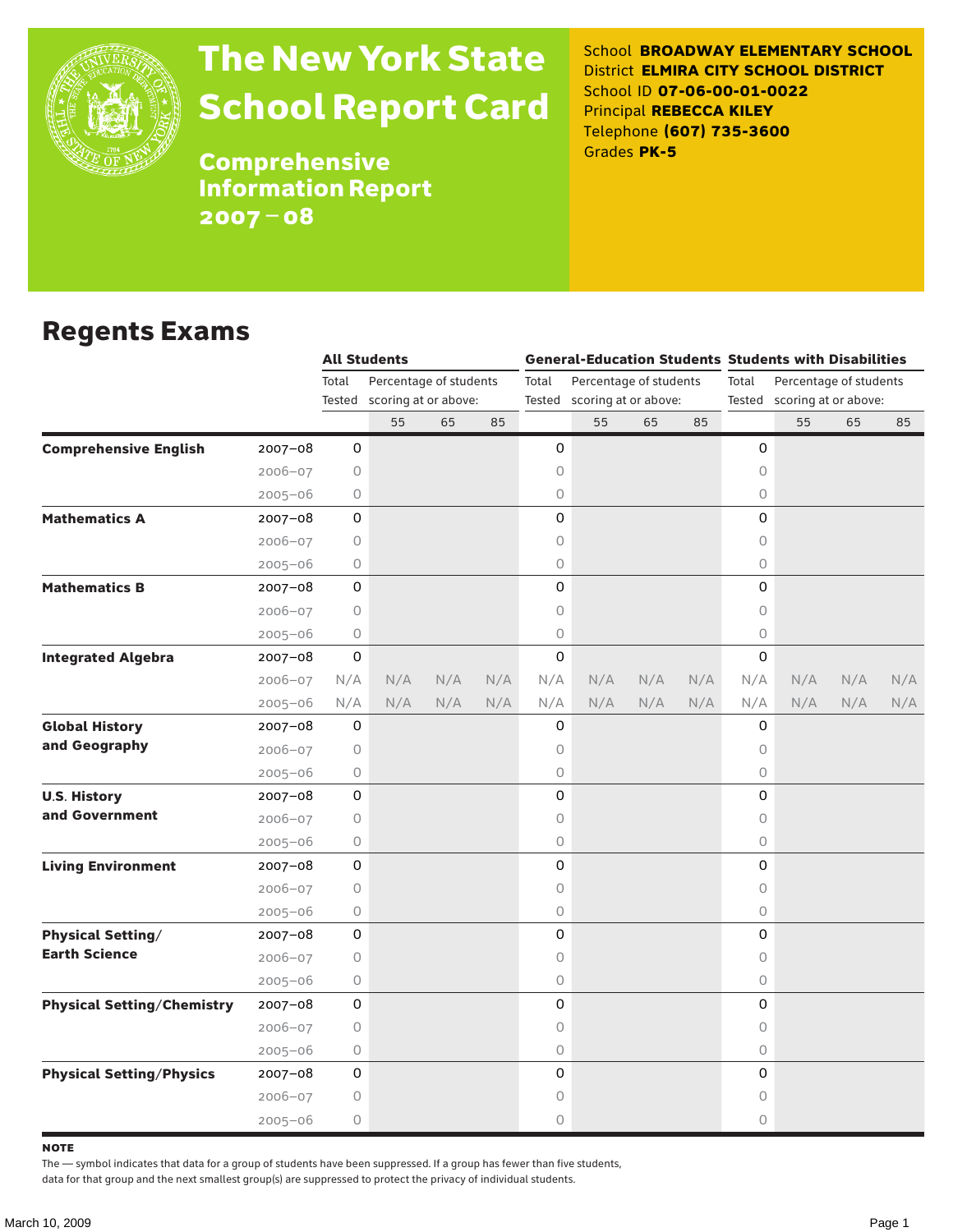School **BROADWAY ELEMENTARY SCHOOL** District **ELMIRA CITY SCHOOL DISTRICT** School ID **07-06-00-01-0022**

### Elementary/Middle-Level Social Studies 2007–08

|                                   | <b>All Students</b>                                         |    |     |     |     |       | <b>General-Education Students</b>                  |     |     |     |    | <b>Students with Disabilities</b>                           |     |     |                |  |  |
|-----------------------------------|-------------------------------------------------------------|----|-----|-----|-----|-------|----------------------------------------------------|-----|-----|-----|----|-------------------------------------------------------------|-----|-----|----------------|--|--|
|                                   | Percentage of students<br>Total<br>Tested scoring at level: |    |     |     |     | Total | Percentage of students<br>Tested scoring at level: |     |     |     |    | Percentage of students<br>Total<br>Tested scoring at level: |     |     |                |  |  |
|                                   |                                                             |    |     |     | 4   |       |                                                    |     |     | 4   |    |                                                             |     |     | $\overline{4}$ |  |  |
| <b>Elementary</b><br><b>Level</b> | 68                                                          | 6% | 13% | 59% | 22% | 58    | 2%                                                 | 12% | 60% | 26% | 10 | 30%                                                         | 20% | 50% | 0%             |  |  |
| <b>Middle Level</b>               |                                                             |    |     |     |     |       |                                                    |     |     |     | 0  |                                                             |     |     |                |  |  |

#### 2004 Total Cohort Performance on Regents Exams After Four Years

|                                        | <b>All Students</b> |                                                 |  | <b>General-Education Students</b> |                  |                                                 |  |              | <b>Students with Disabilities</b> |                       |                                    |  |                    |  |
|----------------------------------------|---------------------|-------------------------------------------------|--|-----------------------------------|------------------|-------------------------------------------------|--|--------------|-----------------------------------|-----------------------|------------------------------------|--|--------------------|--|
|                                        | Cohor<br>Enroll     | Percentage of<br>students scoring:<br>$55 - 64$ |  | 65-84 85-100                      | Cohoi<br>ō.<br>ᇛ | Percentage of<br>students scoring:<br>$55 - 64$ |  | 65-84 85-100 |                                   | Cohor<br>$\circ$<br>멷 | Percentage of<br>students scoring: |  | 55-64 65-84 85-100 |  |
| <b>Global History</b><br>and Geography | 0                   |                                                 |  |                                   | 0                |                                                 |  |              |                                   | 0                     |                                    |  |                    |  |
| <b>U.S. History</b><br>and Government  | 0                   |                                                 |  |                                   | 0                |                                                 |  |              |                                   | 0                     |                                    |  |                    |  |
| <b>Science</b>                         | 0                   |                                                 |  |                                   | 0                |                                                 |  |              |                                   | 0                     |                                    |  |                    |  |

## New York State Alternate Assessments (NYSAA) 2007–08

|                         | <b>All Students</b> |                                                |               |   |   |  |  |  |
|-------------------------|---------------------|------------------------------------------------|---------------|---|---|--|--|--|
|                         | Total               | Number of students scoring<br>Tested at Level: |               |   |   |  |  |  |
|                         |                     | 1                                              | $\mathcal{P}$ | 3 | 4 |  |  |  |
| <b>Elementary Level</b> |                     |                                                |               |   |   |  |  |  |
| Social Studies          | 0                   |                                                |               |   |   |  |  |  |
| <b>Middle Level</b>     |                     |                                                |               |   |   |  |  |  |
| Social Studies          | 0                   |                                                |               |   |   |  |  |  |
| <b>Secondary Level</b>  |                     |                                                |               |   |   |  |  |  |
| English Language Arts   | O                   |                                                |               |   |   |  |  |  |
| <b>Mathematics</b>      | O                   |                                                |               |   |   |  |  |  |
| Social Studies          | O                   |                                                |               |   |   |  |  |  |
| Science                 | 0                   |                                                |               |   |   |  |  |  |

The New York State Alternate Assessment (NYSAA) is for students with severe cognitive disabilities. Results for students taking the NYSAA in English language arts, mathematics, and science at the elementary and middle levels are available in the *Accountability and Overview Report* part of *The New York State Report Card*.

The — symbol indicates that data for a group of students have been suppressed. If a group has fewer than five students, data for that group and the next smallest group(s) are suppressed to protect the privacy of individual students.

**NOTE**